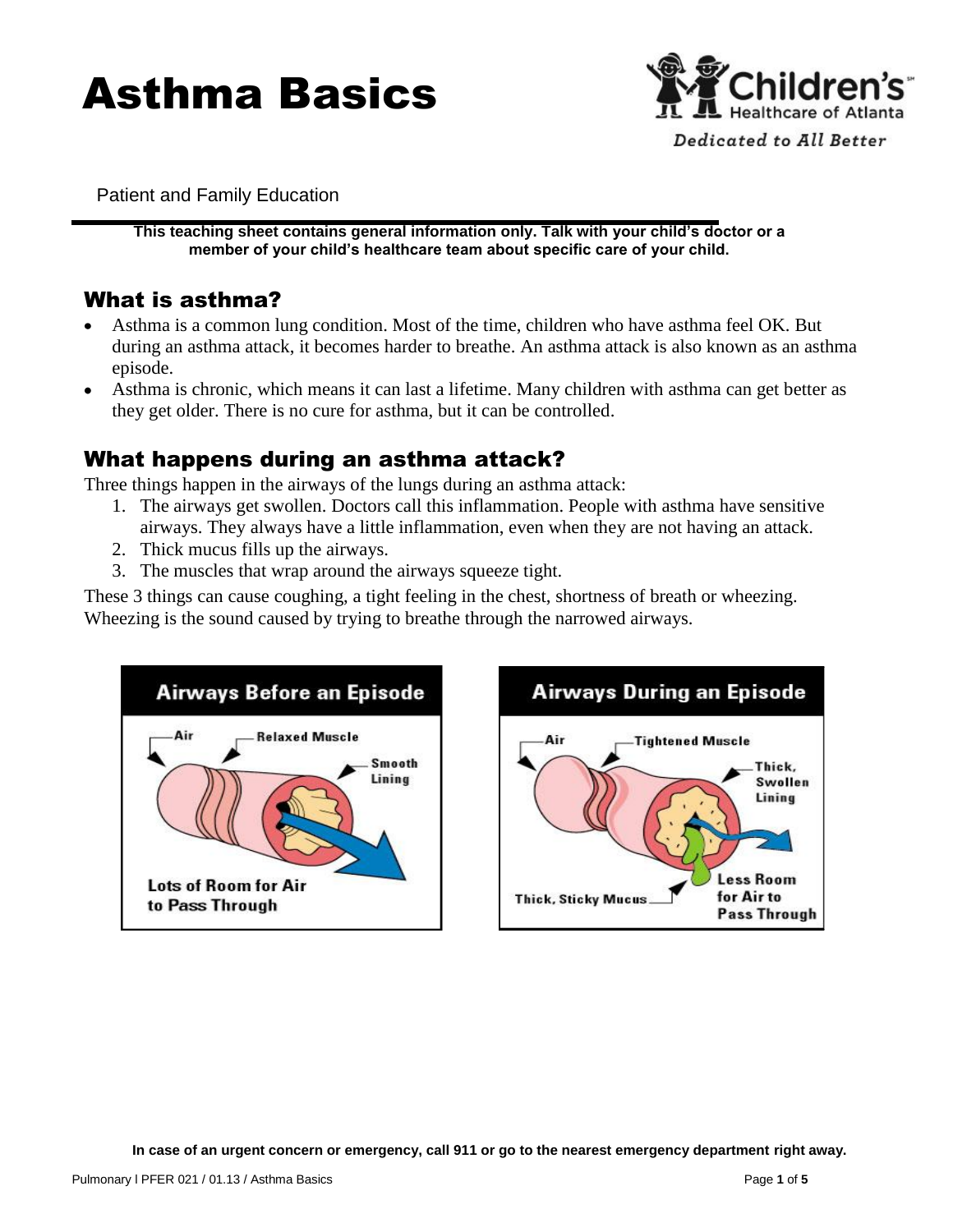# Early warning signs

Most asthma attacks start slowly and you may notice small changes in your child beforehand. These changes are called **early warning signs**. You can often stop an attack or make it less severe if you start treatment when you see early warning signs. Talk with your doctor about what you should do when your child has early warning signs. Some common warning signs are:

- Mild coughing
- Itchy or sore throat
- Runny or stuffy nose
- Itchy or watery eyes
- Tiredness or irritability • Chest tightness
- Wheezing
- Shortness of breath

Headache

## What causes asthma attacks?

Asthma attacks usually start when something bothers the airways. These things are called "**triggers**." Every child's triggers are different. Try to reduce your child's triggers as much as possible. Some common triggers and tips to help avoid them are:

- **Smoke** from cigarettes, pipes, cigars, grills, fireplaces and burning wood. Do not allow anyone to smoke near your child or in your house or car - even when your child is not there.
- **Colds, flu and sinus and ear infections**. Make sure your child gets the flu vaccine each year. Cleaning your hands with soap and water or an alcohol cleaner is the best way to help prevent colds and infections.
- **Strong odors** from sprays, perfumes, cleaning products and other things. Do not spray these items when your child is in the room.
- **Air pollution**. Spend less time outside when the smog level is high, especially on hot summer days.
- **Exercise or sports**. Your child may need to take asthma medicine before being active. Being active is important. Talk with your doctor about how to help avoid asthma attacks with activity.
- **Allergens** such as dust, pollen, mold, insect droppings and animals with fur or feathers. Keep your home clean and free of pests. Your child may or may not have allergies. Talk with your doctor about this.
- **Strong emotions** such as anger or excitement. Your child cannot avoid these emotions, but be aware that they can trigger an asthma attack.
- **Weather** such as rain, wind, cold temperatures or sudden changes. Have your child wear a scarf over his mouth and nose on cold, dry days.

# What is a Metered Dose Inhaler (MDI) and spacer

A MDI, or inhaler, is a device that contains asthma medicine. It delivers the medicine into the lungs. The MDI needs to be used in a certain way or it will not work.

A spacer is a plastic tube with a mask or mouthpiece that connects to the MDI. The spacer helps more of the medicine get into the lungs where it can help your child.

- Ask your child's doctor to teach you and your child how to use the inhaler if one is prescribed. Ask  $\bullet$ when it should be used and when it needs to be refilled.
- **Make sure the inhaler has medicine. It may be out of medicine and just have the propellant left, even if it still:**
	- Puffs when you press it or shake it.
	- Feels like there is something inside.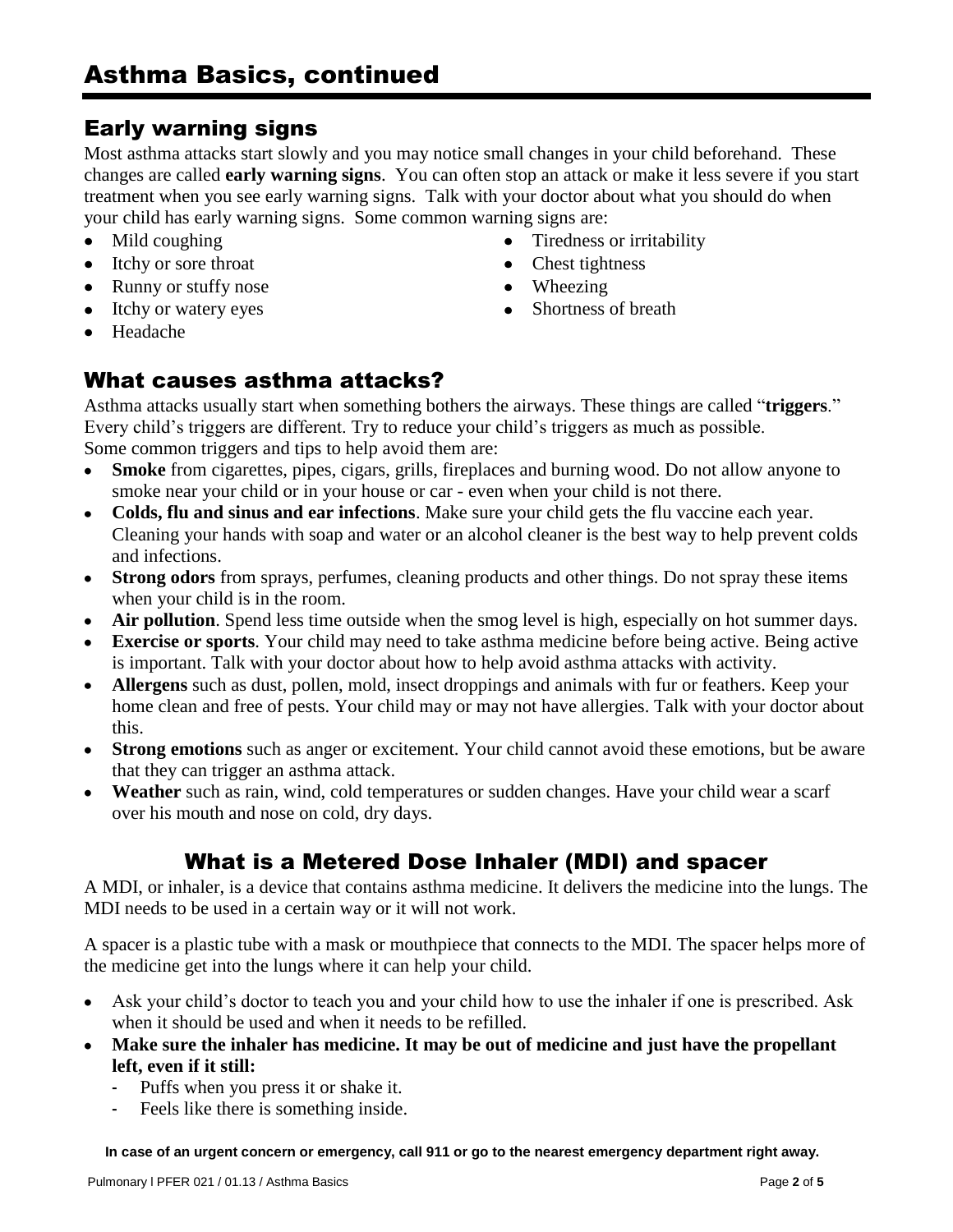# Asthma Basics, continued

- Know how many puffs (doses) are in the inhaler.
	- Check the counter on the inhaler before each treatment.
	- If the inhaler does not have a counter, ask your child each day if he used any of the medicine.
	- Count the number of puffs used and write it down. Keep a log each day.
	- Get a new inhaler when doses get low.
	- Check the inhaler expiration date and replace it when needed.
- If your child has used an MDI in the past, the spray may feel softer, warmer and taste different now.  $\bullet$ A new propellant that is safer for the environment may cause these changes.

#### How to use an MDI

Teach your child these steps for using an MDI:

- 1. Wash your hands well.
- 2. Stand up or sit up straight.
- 3. Take off cap and shake the inhaler. If it is a new inhaler or has not been used for several days, read the manufacturer instructions for how to prime the inhaler.
- 4. Hold the inhaler as taught by your therapist, nurse or doctor.
- 5. Breathe out all the way.
- 6. Slowly start to breathe in while pressing down on the inhaler at the same time. Breathe in slowly and deeply to fill the lungs.
- 7. Hold the breath for 5 to 10 seconds.
- 8. If your child is to take more than 1 puff, allow 1 minute between puffs. Shake the MDI before each puff.
- 9. Rinse the mouth after using any inhaled steroid medicine.

#### Should my child use a spacer or holding chamber?

Using a spacer or holding chamber is **the best way** to use an MDI. They help more medicine reach the airways so that it can work better. Ask your doctor about using a spacer if your child does not use one.



**Spacer or holding chamber with mouthpiece Spacer or holding chamber with mask**

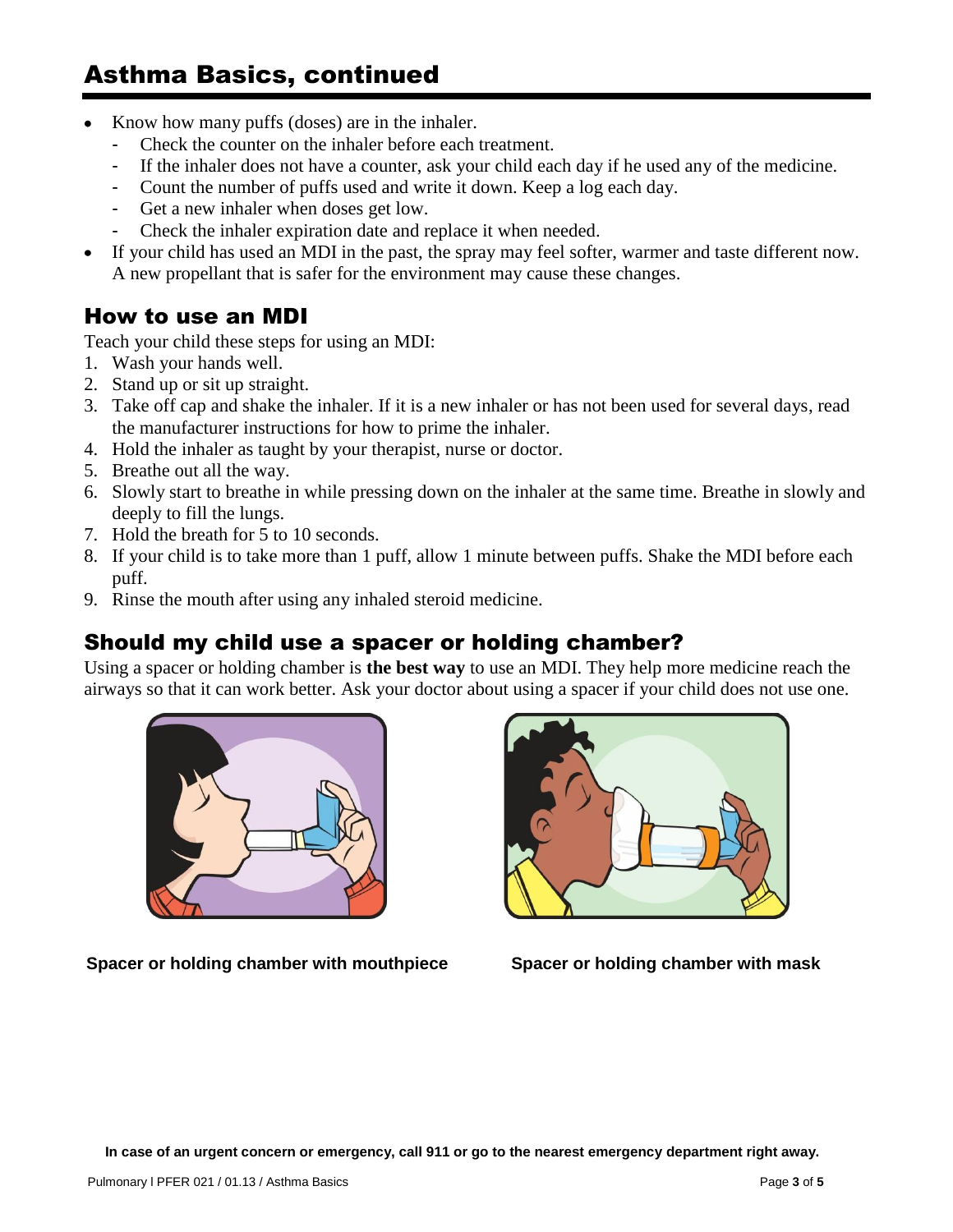#### **MDI directly in the mouth**

This method does not work as well. The medicine does not get into the airways as well.



 **MDI directly in the mouth**

## How can I tell when my child is having trouble breathing?

If you notice any of these signs, it means your child is having an asthma attack. Follow your asthma action plan. If you do not have one, call your child's doctor **right away.**

- Coughing or wheezing  $\bullet$
- Chest tightness
- Less playful or hard to wake up
- Trouble catching his breath
	- An older child may sit hunched over or be unable to speak a full sentence without stopping to take a breath.
	- A baby may have a softer cry than usual and may not be able to suck on a pacifier or bottle well.
- The skin between the ribs and around the collarbones pulls with each breath. This is called retractions.
- Breathing faster than normal
	- To find out if your child has a normal breathing rate, count breaths when he is calm or sleeping.
	- Normal breathing rates are:
		- Birth to 1 year 30 to 40 breaths a minute
		- 1 to 8 years 24 to 30 breaths a minute
		- 9 years and older 16 to 24 breaths a minute

#### **If your child has a blue, purple or pale gray color to the lips, gums or fingernails, call 911 AT ONCE. This is an emergency.**

# What else do I need to know?

- Ask your child's doctor for a written asthma action plan. You can find a blank asthma action plan at [www.epa.gov/asthma/pdfs/asthmaactioncardstudent.pdf.](http://www.epa.gov/asthma/pdfs/asthmaactioncardstudent.pdf) Share the plan with your child's school, childcare center and others who care for your child.
- Remain calm during an asthma attack. Reassure your child and follow his asthma plan.
- Take a class to learn more about how to manage asthma.